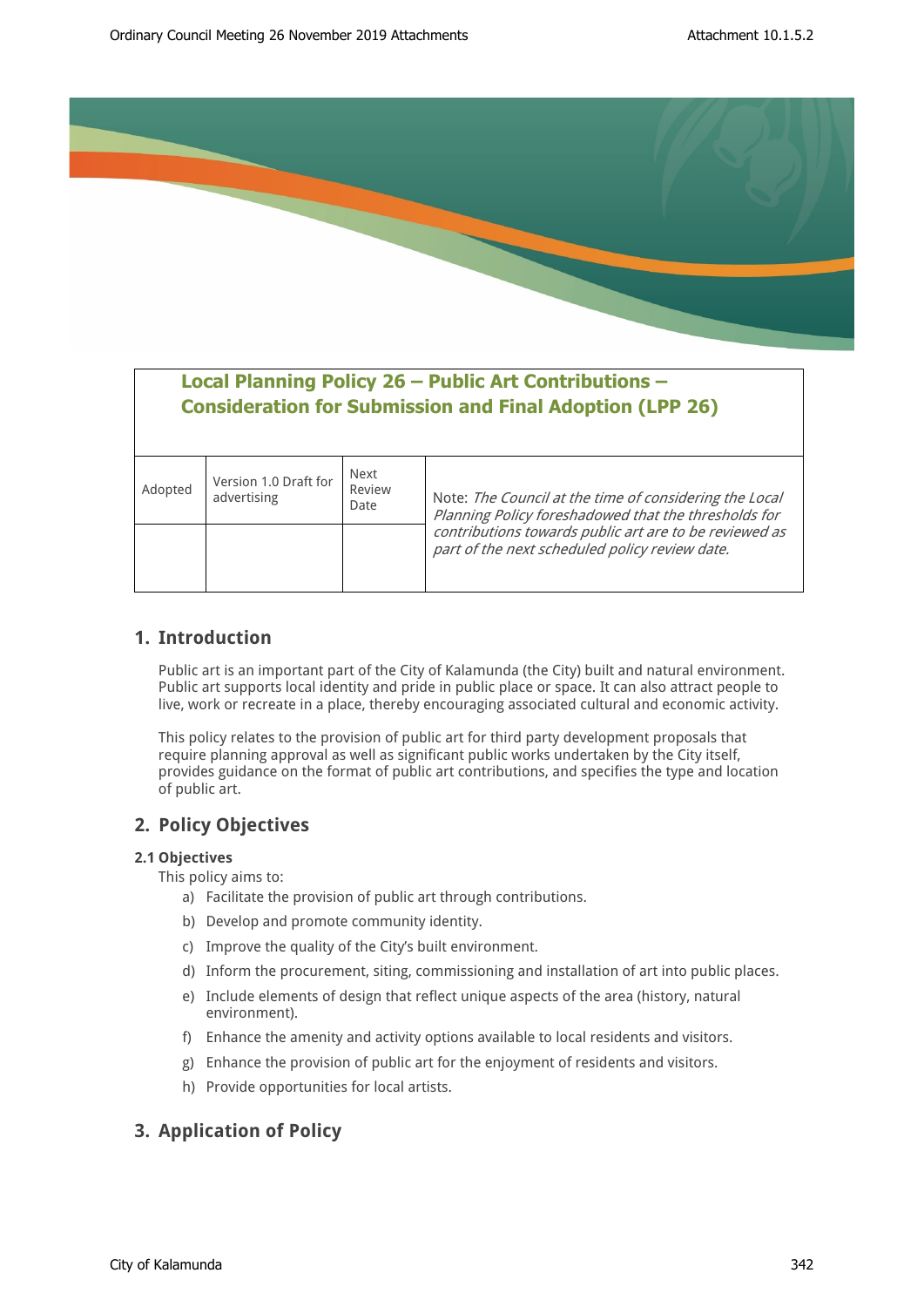

This policy applies to all applications for development approval where the estimated cost of development exceeds \$1,000,000 ex GST, with the exception of a single house, grouped dwelling, ancillary dwelling, building upgrades, heritage development works or any ancillary structures. It also applies to City initiated Community Facility projects and Streetscape enhancement projects, with an approved budget over \$1,000,000 ex GST and overheads.

# **4. Statutory Authority/ Legal Status**

This Policy has been prepared under and in accordance with Schedule 2 of the *Planning and Development (Local Planning Scheme) Regulations 2015.*

## **5. Policy Statement**

## **5.1 Public Art Contribution**

- a) A contribution for Public Art should be provided for any development requiring planning approval valued over \$1,000,000 ex GST. The value of the contribution is one percent (1%) of the total estimated cost of development (including the budgeted costs for contingencies), with a maximum contribution cap of \$250,000 ex GST.
- b) A contribution for Public Art should be provided for any significant works undertaken by the City that are Community Facility projects and Streetscape enhancement projects that have an approved project budget over \$1,000,000 (ex GST and City overheads). This contribution is one percent (1%) of the approved project budget (ex GST and City overheads) with a maximum cap of \$250,000.
- c) An applicant/owner may choose to make a public art contribution by either:
	- Coordinating the public art project with a professional artist having regard for any Public Art Master Plan and the approval of the City or;
	- Paying a cash-in-lieu contribution to the City for public art having regard for any Public Art Master Plan.
- d) The public art contribution is to be stipulated as a condition of development approval, or approval of project budgets for City projects, covered by this Policy.

## **5.2 Contribution Methods**

- a) The applicant can meet their public art contribution needs by addressing one of the following:
	- By integrating public art on-site as a development component;
	- By providing public art onsite or in a publicly accessible area within the vicinity of the site subject to approval of the City, and/or;
	- By payment of cash in lieu to the City's Public Art Fund for the provision of public art.

#### **5.3 Cash-in-Lieu**

Contributions which amount to \$30,000 or less are to be paid as cash-in-lieu to the Public Art Fund.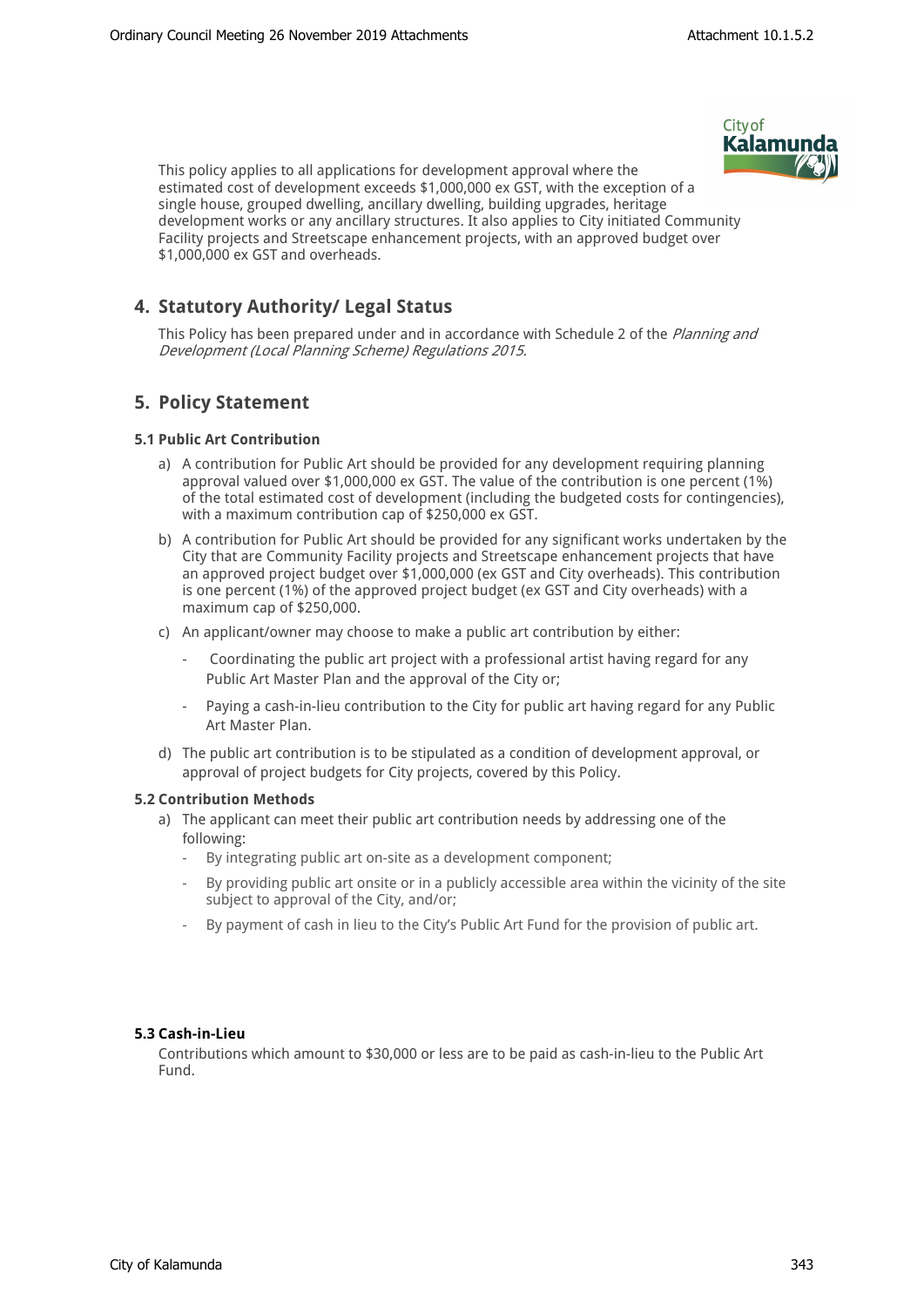Cash-in-lieu funds paid in relation to more than one development may be accrued for more comprehensive or detailed Public Art projects as determined by the City in accordance with the City of Kalamunda Public Art Master Plan.



Cash-in-lieu payments will only be refunded to the owner if the development does not proceed or does not reach the stage of substantial commencement. If the development is substantially commenced the cash-in-lieu will not be refunded.

## **5.4 Public Art Strategy and Masterplan**

The Strategy and Master plan will guide both the City and developers in the achievement of public art in developments, the expending of cash-in-lieu from public art contributions, as well as City procurement of art installations.

The Public Art Master Plan is to provide a coordinated approach to the expenditure of monetary contributions and will guide the kind of public art that is expected in key locations throughout the City. The Masterplan will also identify landmark locations for public artwork, underpinned by the City's Reconciliation Action Plan and acknowledgement of significant sites where appropriate.

## **5.5 The Artwork**

The required public art must:

- a) Be produced by a professional artist(s);
- b) Be in a location where it is visible in the public realm for the life of the artwork;
- c) Provide a plaque or similar item installed on or nearby the public art which details the name of the installation, the artist and date the art was installed and recognise who funded or made a contribution towards the artwork through the City of Kalamunda Public Art Policy;
- d) Be installed and completed prior to the first occupation of the new development and maintained afterwards by the owner (s);
- e) Be low maintenance, robust, durable and resistant to vandalism in nature,
- f) Where possible be integrated as an intrinsic component of the development and;
- g) Be submitted with a brief Public Art Report.

#### **5.6 Types of Public Art**

- a) Public art, subject to approval at the discretion of the City, may include the following types:
	- i. stand-alone sculptural works of art;
	- ii. artistic objects displayed or showcased in a public space (such as a sculpture, or moving image projection;
	- iii. murals, tiles, mosaics or bas-relief covering walls, floors and walkways;
	- iv. 3D works which can be freestanding or wall-supported;
	- v. Community art projects coordinated by a professional artist, resulting in tangible art works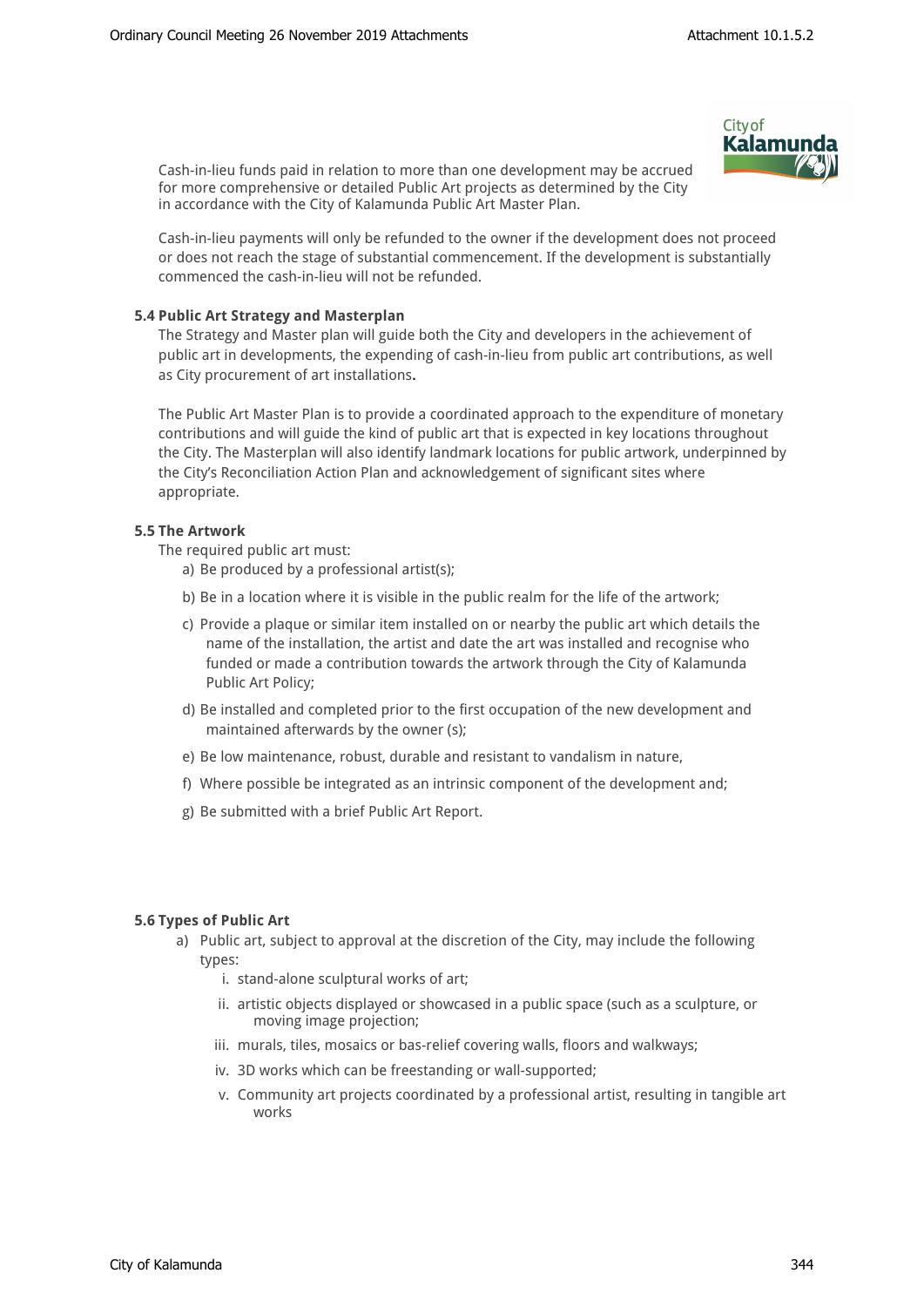

- vi. artworks that identify or interpret a significant site, person, community, history or event (such as an interpretive marker, heritage trail, or monument);
- vii. an artist's conceptual contribution to the planning and design of the public domain (such as a playground design or street furniture);
- viii. the involvement of artists working on integrated elements within urban infrastructure;
- ix. artworks that may be integrated within landscaping projects or may be the landscaping or earthworks themselves; and
- x. a component of an infrastructure or capital works project (such as functional street furniture).
- b) The following types of public art should not be provided:
	- i. Business logos, wording or names related to the development of Owner/Applicant;
	- ii. Directional elements such as super-graphics, signage or colour coding.
	- iii. 'Art objects' which are mass produced such as fountains, statuary or playground equipment.
	- iv. "Off the shelf" art and/or art reproductions.
	- v. Landscaping or generic hardscaping elements which would normally be associated with the project.
	- vi. Services or utilities necessary to operate or maintain artworks.
	- vii. Temporary and ephemeral art installations such as performance art, music, dance or exhibitions which result in short-term impact.
	- viii. Art that requires significant ongoing curation and maintenance costs borne by the City.

#### **5.7 Public Art Report**

- Public art applications in the City must be accompanied with a brief report including:
- a) Details of the artist's qualifications, experience and suitability;
- b) Detailed plans of the artwork(s);
- c) A description of the artwork, including the motivation behind it and its meaning;
- d) Any opportunities for participation in the artworks program by local community and school groups;
- e) Details of cost calculations for public art;
- f) Details of requirements and written consent from the artist for any ongoing care or maintenance provisions by the landowner(s),
- g) Details of proposed ongoing curation and maintenance costs and;
- h) Written acknowledgement of the implications of the *Copyright Amendment (Moral Rights) Act 2000*, how the artist will be acknowledged, consent for any required maintenance or relocation and consent for the City of Kalamunda to publish images of the artwork.

#### **5.8 Copyright and Maintenance of Artwork**

a) Copyright for completed artworks on public land are held mutually by the City of Kalamunda and the artist. Where located on privately owned land copyright is held mutually by the land owner, artist and City of Kalamunda. In practical terms, this means that the City or land owner has the right to reproduce extracts from the design documentation and photographic images of the artwork for marketing purposes such as annual reports, information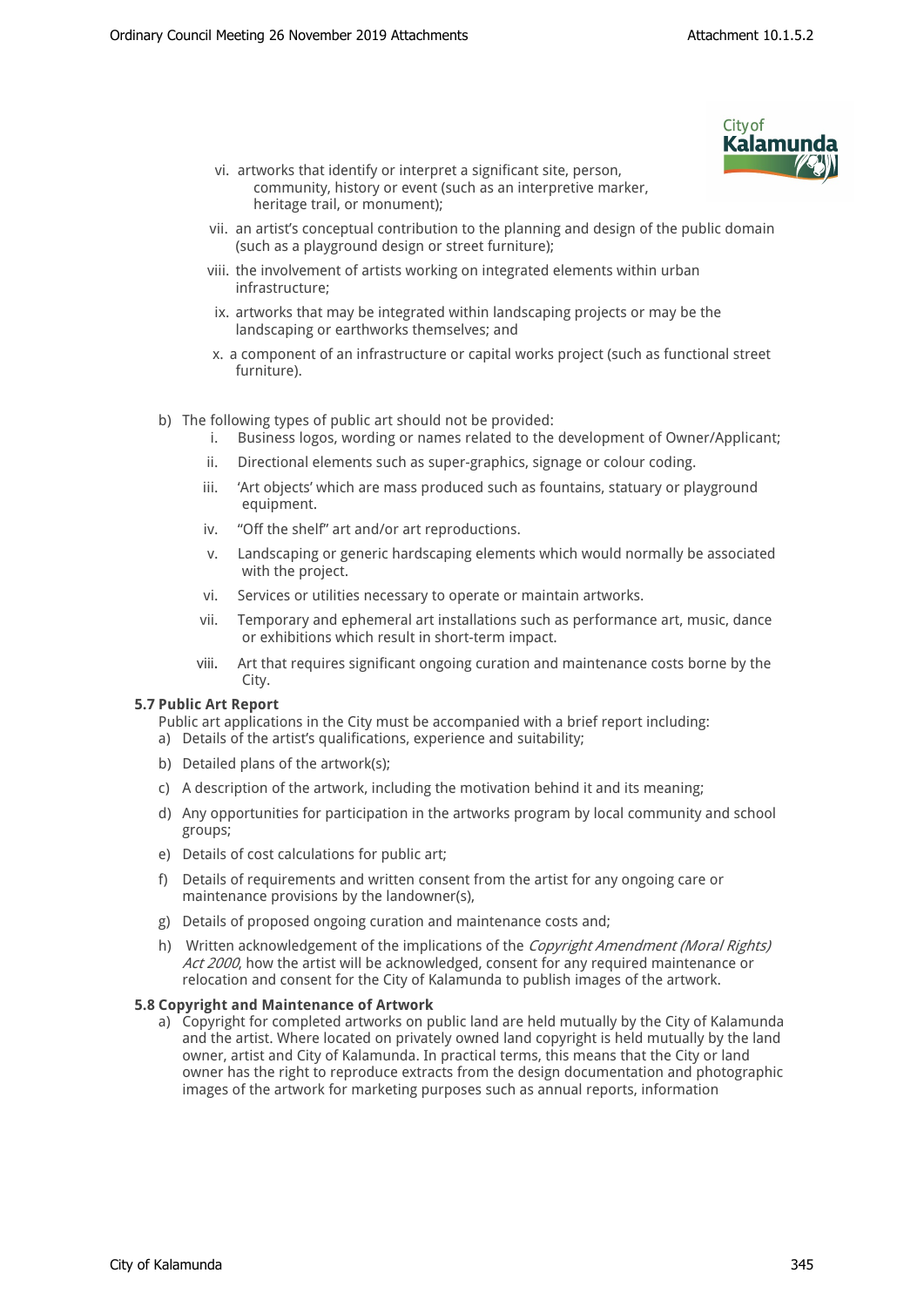- **City of** Kalamund
- b) The artist will have the right to reproduce extracts from the design documentation or photographic images of the artwork in books or other publications associated with the artist or artwork.
- c) Where located on public land the ongoing maintenance of the artwork is the responsibility of the City of Kalamunda. Where located on privately owned land the land owner is responsible for maintenance.

## **5.9 Kalamunda Art Advisory Committee (KAAC)**

The role of the Art Advisory Committee is to guide and inform Public Art processes, as well as assisting with applying the provisions of the Public Art Local Planning Policy and any Public Art Master Plan.

The KAAC is a Committee of Council nominated in accordance with the City's Local Planning Scheme No. 3, Clause 10.3, to provide professional advice in relation to public art installations.

## **6. Definitions**

## **6.1 Ancillary Structures**

Includes structures which are additional to the primary development such as an outbuilding, ancillary dwelling, patio, water tank, verandah, fencing, hardstand areas, carparking or other additions to an existing land use.

## **6.2 Estimated Cost of Development**

Estimated cost of development includes all costs associated with the preparation, construction and full completion of a development, including all materials, labour, servicing and ancillary costs and includes the budgeted project contingency costs.

## **6.3 Professional Artist**

Means an artist with extensive Public Art experience. A Professional Artist can be defined as a person who fits into at least two of the following categories:

- a) A person who has a tertiary qualification in the visual arts, or when the brief calls for it, other art forms such as multimedia, or;
- b) A person who has a track record of exhibiting and selling artwork at reputable art galleries, or;
- c) A person who is represented in major public collections, or;
- d) A person who earns more that 50% of their income from arts related activities such as undertaking public art commissions.

## **6.4 Public Art**

"Public Art" refers to artwork in any medium, planned and executed in a publicly accessible area, specifically created to be experienced within the public realm. The creation of Public Art considers the site context and its accessibility to the public. It is widely understood to encompass many forms, materials, processes and intended goals.

#### **6.5 Publicly Accessible Area**

Refers to both indoor and outdoor spaces that are physically or visually accessible to the wider public and includes parks, open plazas, road reserves, civic centres and library foyers.

#### **6.6. Public Art Fund**

A fund held in an account by the City for the purposes of accumulating cash-in-lieu contributions made under this policy. The funds are to be used by the City, or persons nominated by the City, for the provision of public art within the City of Kalamunda. This Policy and any Public Arts Master Plan will guide the selection, review and delivery process for use of the accumulated funds.